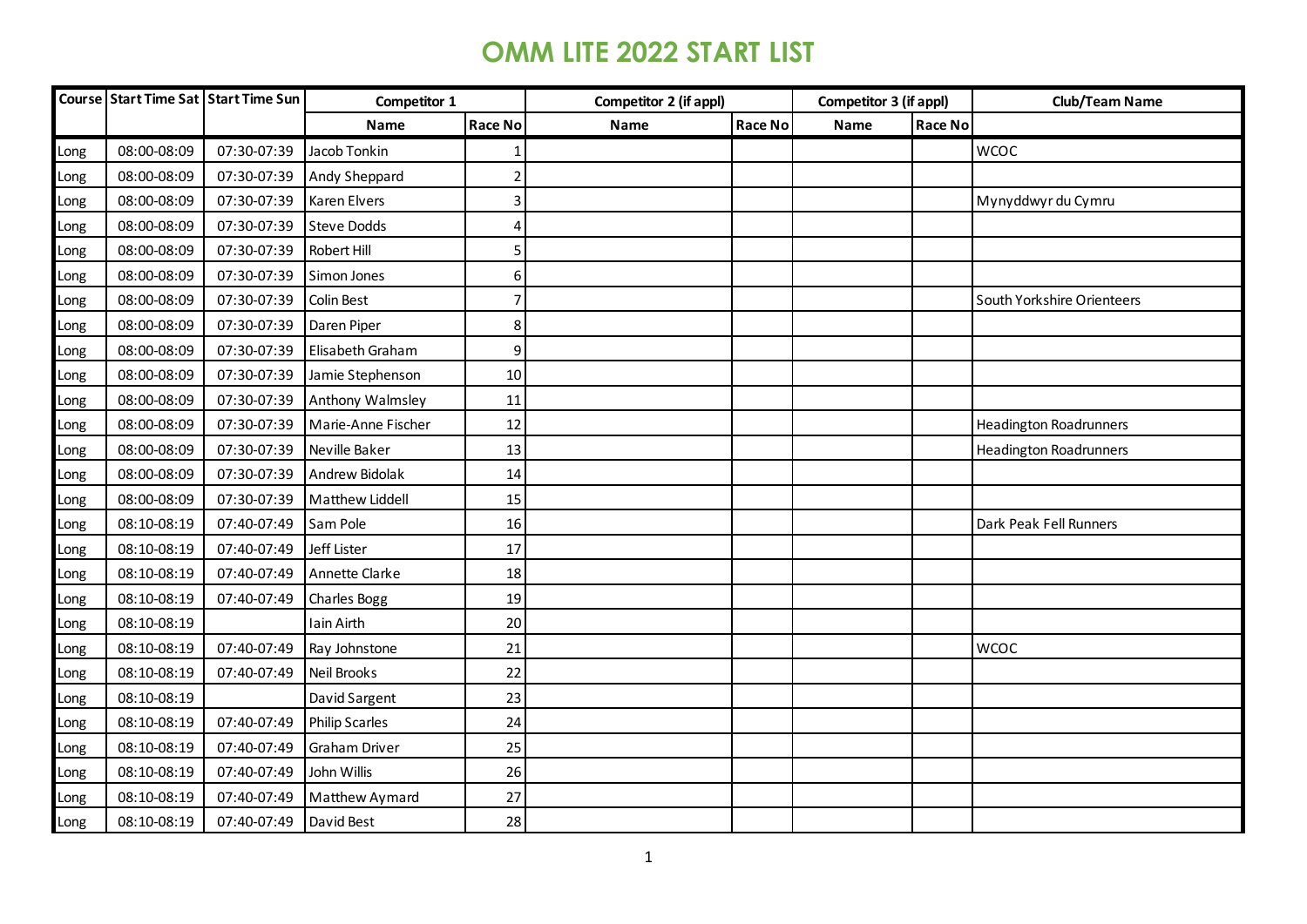|      |             | Course Start Time Sat Start Time Sun | Competitor 1<br>Competitor 2 (if appl) |         | Competitor 3 (if appl) |                | <b>Club/Team Name</b> |         |                               |
|------|-------------|--------------------------------------|----------------------------------------|---------|------------------------|----------------|-----------------------|---------|-------------------------------|
|      |             |                                      | <b>Name</b>                            | Race No | Name                   | <b>Race No</b> | Name                  | Race No |                               |
| Long | 08:10-08:19 | 07:40-07:49                          | <b>Matthew Murr</b>                    | 29      |                        |                |                       |         |                               |
| Long | 08:10-08:19 | 07:40-07:49                          | Alan Kitchener                         | 30      |                        |                |                       |         |                               |
| Long | 08:20-08:29 | 07:50-07:59                          | Molly Taylor                           | 31      |                        |                |                       |         |                               |
| Long | 08:20-08:29 |                                      | Christine Farr                         | 32      |                        |                |                       |         | Mynyddwyr de Cymru (MDC)      |
| Long |             | 07:50-07:59                          | Duncan Innes                           | 33      |                        |                |                       |         | Mynyddwyr de Cymru (MDC)      |
| Long | 08:20-08:29 | 07:50-07:59                          | Matt Whipple                           | 34      |                        |                |                       |         | Mynyddwyr de Cymru (MDC)      |
| Long | 08:20-08:29 | 07:50-07:59                          | Harriet Jackson                        | 35      |                        |                |                       |         |                               |
| Long | 08:20-08:29 | 07:50-07:59                          | Alexander Major                        | 36      |                        |                |                       |         |                               |
| Long | 08:20-08:29 | 07:50-07:59                          | Frank Edge                             | 37      |                        |                |                       |         | Southern Navigators           |
| Long | 08:20-08:29 | 07:50-07:59                          | Johan Gausden                          | 38      |                        |                |                       |         |                               |
| Long | 08:20-08:29 | 07:50-07:59                          | Miranda Mackereth                      | 39      |                        |                |                       |         |                               |
| Long | 08:20-08:29 | 07:50-07:59                          | Lewis Cotton                           |         | 40 Rhys Cotton         | 41             |                       |         |                               |
| Long | 08:20-08:29 | 07:50-07:59                          | David Meads                            |         | 42 Emma Holding        | 43             |                       |         |                               |
| Long | 08:20-08:29 | 07:50-07:59                          | James Harrison                         |         | 44 Katie Wadsworth     | 45             |                       |         |                               |
| Long | 08:20-08:29 | 07:50-07:59                          | Karen Aldis                            |         | 46 Ian Aldis           | 47             |                       |         | TeamAldy                      |
| Long | 08:20-08:29 | 07:50-07:59                          | Samantha Hawken                        |         | 48 Beth Uttley         | 49             |                       |         |                               |
| Long | 08:20-08:29 | 07:50-07:59                          | Ellen Galligan                         |         | 50 Sue Clarke          | 51             |                       |         |                               |
| Long | 08:30-08:39 | 08:00-08:09                          | Sarah Lewington                        |         | 52 Paul Lewington      | 53             |                       |         |                               |
| Long | 08:30-08:39 | 08:00-08:09                          | Paula Furnival                         |         | 54 jonathan whilock    | 55             |                       |         | the port club                 |
| Long | 08:30-08:39 | 08:00-08:09                          | Victoria Graham                        |         | 56 Zoe Graham          | 57             |                       |         | Solway Orienteers             |
| Long | 08:30-08:39 | 08:00-08:09                          | Laurie Parmenter                       |         | 58 Ali Parmenter       | 59             |                       |         | <b>Moravian Orienteers</b>    |
| Long |             | 08:00-08:09                          | Jonathan Kohler                        |         | 60 Millie Barnes       | 61             |                       |         |                               |
| Long | 08:30-08:39 | 08:00-08:09                          | <b>Martin Skinner</b>                  |         | 62 Susan Skinner       | 63             |                       |         |                               |
| Long | 08:30-08:39 | 08:00-08:09                          | Zina Etheridge                         |         | 64 Angus Lund          | 65             |                       |         |                               |
| Long | 08:30-08:39 | 08:00-08:09                          | Henry Blois-Brooke                     |         | 66 Jamie Pond          | 67             |                       |         |                               |
| Long | 08:30-08:39 | 08:00-08:09                          | Katie Wadsworth                        |         | 68 James Harrison      | 69             |                       |         |                               |
| Long | 08:30-08:39 | 08:00-08:09                          | Jon Peatman                            |         | 70 Helen Mercer        | 71             |                       |         | Sheffield Hash House Harriers |
| Long | 08:30-08:39 | 08:00-08:09                          | Jamie Funnell                          |         | 72 Nicole Frisby       | 73             |                       |         |                               |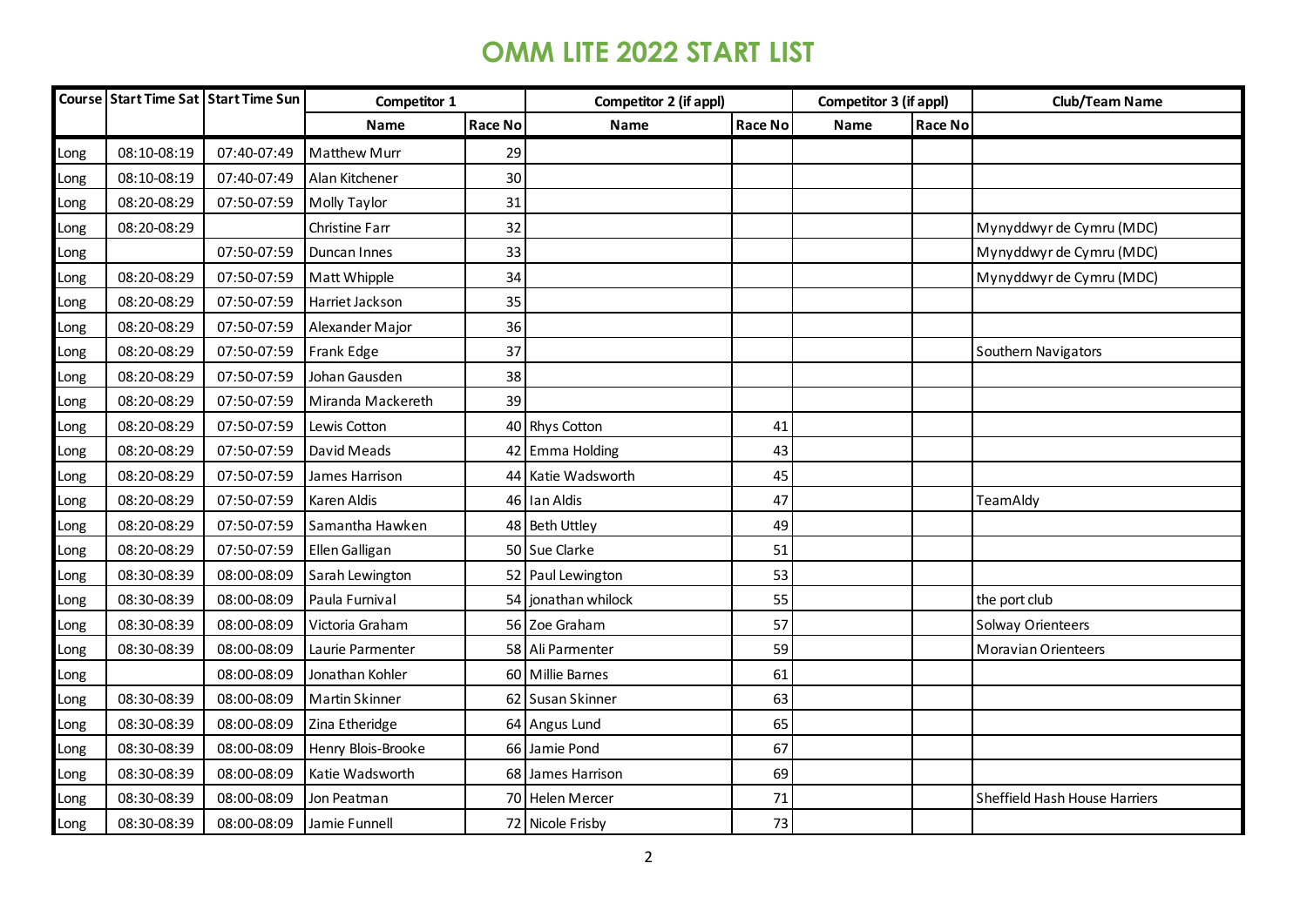|      |             | Course Start Time Sat Start Time Sun | Competitor 1         |         | <b>Competitor 2 (if appl)</b> |                | Competitor 3 (if appl) |         | <b>Club/Team Name</b>   |
|------|-------------|--------------------------------------|----------------------|---------|-------------------------------|----------------|------------------------|---------|-------------------------|
|      |             |                                      | Name                 | Race No | Name                          | <b>Race No</b> | Name                   | Race No |                         |
| Long | 08:30-08:39 | 08:00-08:09                          | Carol Graham         |         | 74 Stuart Graham              | 75             |                        |         |                         |
| Long | 08:30-08:39 | 08:00-08:09                          | Helen Knott          |         | 76 Rachel Lardner             | 77             |                        |         |                         |
| Long | 08:30-08:39 | 08:00-08:09                          | <b>Bronwen Doyle</b> |         | 78 Samuel Doyle               | 79             |                        |         |                         |
| Long | 08:30-08:39 | 08:00-08:09                          | Andy Gilsenan        |         | 80 John Hill                  | 81             |                        |         | <b>Treachorous Dogs</b> |
| Long | 08:40-08:49 |                                      | Chloe Mosonyi        | 82      | Nathaniel Lamb                | 83             |                        |         |                         |
| Long | 08:40-08:49 | 08:10-08:19                          | Sam Wickham          |         | 84 Yasmin Lala                | 85             |                        |         |                         |
| Long | 08:40-08:49 | 08:10-08:19                          | Izzy Grant           |         | 86 Gavin Grant                | 87             |                        |         |                         |
| Long | 08:40-08:49 | 08:10-08:19                          | Chris smith          |         | 88 Pete carvell               | 89             |                        |         |                         |
| Long | 08:40-08:49 | 08:10-08:19                          | Oliver beaumont      |         | 90 Ben mason                  | 91             |                        |         |                         |
| Long | 08:40-08:49 | 08:10-08:19                          | David Taylor         |         | 92 Joanna Taylor              | 93             |                        |         | wetsocks                |
| Long | 08:40-08:49 | 08:10-08:19                          | Paul Atkinson        |         | 94 Barry McElearney           | 95             |                        |         | The Chuckle Brothers    |
| Long | 08:40-08:49 | 08:10-08:19                          | Rachel May           |         | 96 Adam May                   | 97             |                        |         |                         |
| Long | 08:40-08:49 | 08:10-08:19                          | Joan Hanson          |         | 98 Anita Clementson           | 99             |                        |         |                         |
| Long | 08:40-08:49 | 08:10-08:19                          | <b>Stuart James</b>  |         | 100 Andrew James              | 101            |                        |         |                         |
| Long | 08:40-08:49 | 08:10-08:19                          | Steven Beahan        |         | 102 Joanne Beahan             | 103            |                        |         | Porter Valley Plodders  |
| Long |             | 08:10-08:19                          | Ian Twiselton        |         | 104 Peter Cheung              | 105            |                        |         |                         |
| Long | 08:40-08:49 | 08:10-08:19                          | Stephan Smit         |         | 106 Sonja Smit                | 107            |                        |         |                         |
| Long | 08:40-08:49 | 08:10-08:19                          | <b>Huw Williams</b>  |         | 108 Derek Graves              | 109            |                        |         |                         |
| Long | 08:40-08:49 | 08:10-08:19                          | Jane Hylton          |         | 110 Sarah Elliott             | 111            |                        |         |                         |
| Long | 08:50-08:59 |                                      | Bex Vaughan          |         | 112 Lee Francis               | 113            |                        |         |                         |
| Long | 08:50-08:59 | 08:20-08:29                          | Liza Roarty          |         | 114 Daniel Roarty             | 115            |                        |         |                         |
| Long | 08:50-08:59 | 08:20-08:29                          | Ivan Bastable        |         | 116 David Duncan              | 117            |                        |         | Baz & Dave              |
| Long | 08:50-08:59 | 08:20-08:29                          | Daniel Taylor        |         | 118 Jen Moss                  | 119            |                        |         |                         |
| Long | 08:50-08:59 |                                      | Jacqueline Holden    |         | 120 Tyler Hanley              | 121            |                        |         |                         |
| Long | 08:50-08:59 | 08:20-08:29                          | Neil Walker          | 122     | <b>Claire Walker</b>          | 123            |                        |         |                         |
| Long | 08:50-08:59 | 08:20-08:29                          | Robert Casebourne    | 124     | Oliver Casebourne             | 125            |                        |         |                         |
| Long | 08:50-08:59 | 08:20-08:29                          | <b>Stuart Fisher</b> |         | 126 Mark Saunders             | 127            |                        |         |                         |
| Long | 08:50-08:59 |                                      | Catherine Paterson   |         | 128 Jane McPhillips           | 129            |                        |         | Lothian Lassies         |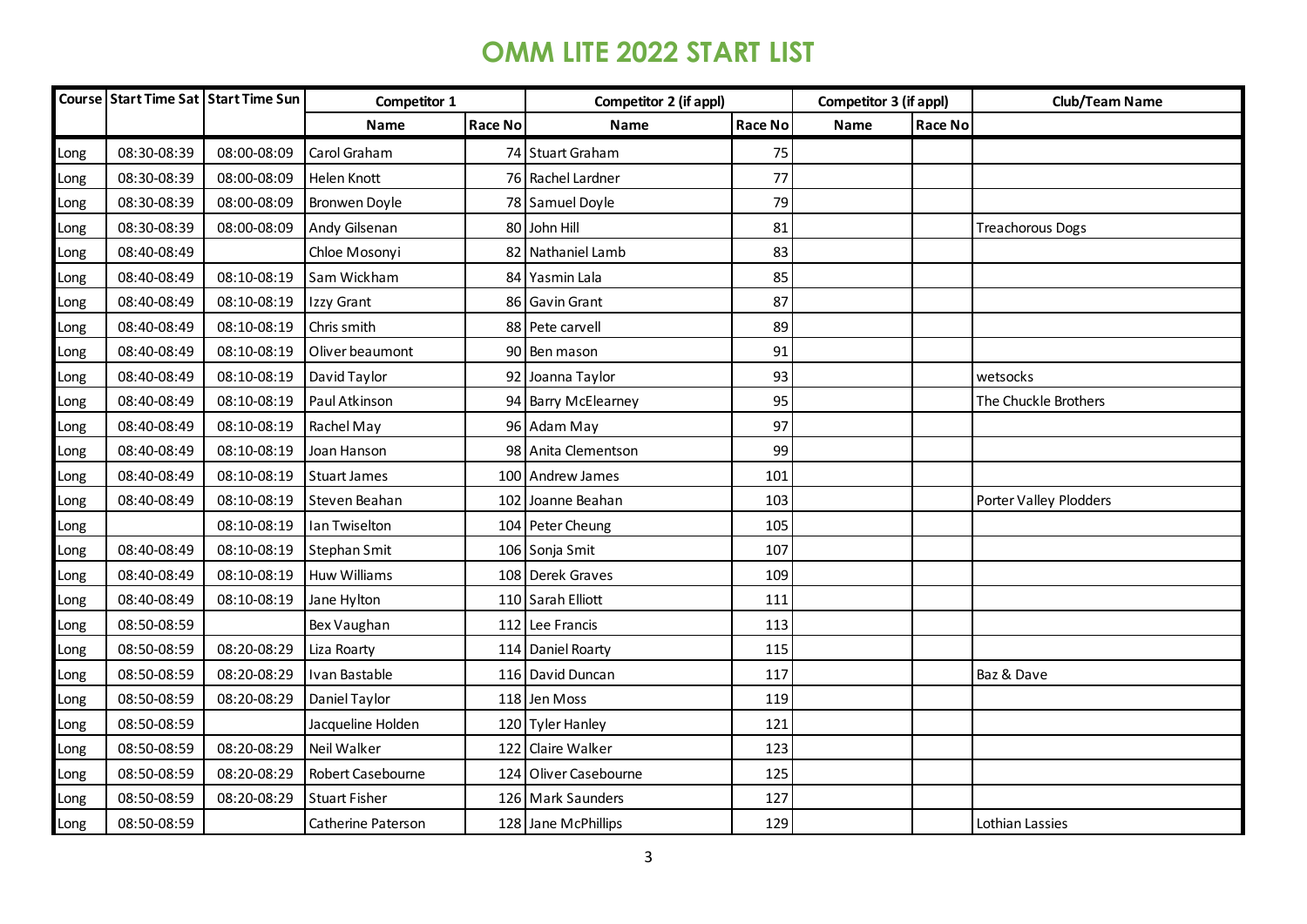|      |             | Course Start Time Sat Start Time Sun | Competitor 1           |                | Competitor 2 (if appl) |                | Competitor 3 (if appl) |         | <b>Club/Team Name</b>              |
|------|-------------|--------------------------------------|------------------------|----------------|------------------------|----------------|------------------------|---------|------------------------------------|
|      |             |                                      | Name                   | <b>Race No</b> | Name                   | <b>Race No</b> | Name                   | Race No |                                    |
| Long | 08:50-08:59 | 08:20-08:29                          | John Leeson            |                | 130 Andrew Jones       | 131            |                        |         | Harlequins Orienteering Club       |
| Long | 08:50-08:59 | 08:20-08:29                          | Phil Gray              | 132            | Lauren Gray            | 133            |                        |         | Two shades of Gray. Orion Harriers |
| Long | 08:50-08:59 | 08:20-08:29                          | <b>Chris Havers</b>    |                | 134 Leyla Basacik      | 135            |                        |         |                                    |
| Long | 08:50-08:59 | 08:20-08:29                          | Carol Sworn            |                | 136 Nicky Norris       | 137            |                        |         |                                    |
| Long |             | 08:20-08:29                          | Helena Skinn           |                | 138 Matt Pentney       | 139            |                        |         | <b>Pickled Onions</b>              |
| Long | 08:50-08:59 | 08:20-08:29                          | Julian Ward            |                | 140 Harriet Ward       | 141            |                        |         |                                    |
| Long | 09:00-09:09 | 08:30-08:39                          | Maria Mazza            |                | 142 David Mazza        | 143            |                        |         |                                    |
| Long | 09:00-09:09 | 08:30-08:39                          | Peter Roseff           |                | 144 Mike Dray          | 145            |                        |         |                                    |
| Long | 09:00-09:09 | 08:30-08:39                          | <b>Andrew Sworn</b>    |                | 146 Neil Bausor        | 147            |                        |         | Southern Slackers                  |
| Long | 09:00-09:09 | 08:30-08:39                          | <b>Ed Chipperfield</b> |                | 148 George Munson      | 149            |                        |         |                                    |
| Long | 09:00-09:09 | 08:30-08:39                          | Raymond Burrows        |                | 150 Kezia Thomas       | 151            |                        |         |                                    |
| Long |             | 08:30-08:39                          | John Dickson           |                | 152 Aaron Goldsmith    | 153            |                        |         |                                    |
| Long | 09:00-09:09 | 08:30-08:39                          | Victoria Mousley       |                | 154 Dave Peel          | 155            |                        |         |                                    |
| Long | 09:00-09:09 | 08:30-08:39                          | Kate Cumber            |                | 156 ElspethCumber      | 157            |                        |         |                                    |
| Long | 09:00-09:09 | 08:30-08:39                          | Carl Henrickson        |                | 158 Heidi Henrickson   | 159            |                        |         | Humberside Fire and Rescue Service |
| ong. | 09:00-09:09 | 08:30-08:39                          | Will Styles            |                | 160 Holly Pavey        | 161            |                        |         | Fen Dwellers Utd                   |
| Long | 09:00-09:09 |                                      | Francis May            | 162            | Michael Spencer        | 163            |                        |         |                                    |
| Long | 09:00-09:09 | 08:30-08:39                          | <b>Eliot Simons</b>    |                | 164 Ben Simons         | 165            |                        |         | Wallingford Tri Club               |
| ong  | 09:00-09:09 | 08:30-08:39                          | Declan O'Callaghan     |                | 166 Simon Lawrence     | 167            |                        |         |                                    |
| Long | 09:00-09:09 | 08:30-08:39                          | paul makinson          |                | 168 Tom Fairchild      | 169            |                        |         | <b>DAC</b>                         |
| Long | 09:00-09:09 | 08:30-08:39                          | <b>Matthew Rowe</b>    |                | 170 Niamh Hyland       | 171            |                        |         |                                    |
| Long | 09:10-09:19 | 08:40-08:49                          | James Burnard          | 172            | Alix Wilcock           | 173            |                        |         | <b>Waverley Harriers</b>           |
| Long | 09:10-09:19 | 08:40-08:49                          | Jarrod Townson         |                | 174 Jake Townson       | 175            |                        |         |                                    |
| Long | 09:10-09:19 | 08:40-08:49                          | James Widnall          |                | 176 Nick Peterson      | 177            |                        |         |                                    |
| Long | 09:10-09:19 | 08:40-08:49                          | simon robinson         |                | 178 amy baker          | 179            |                        |         |                                    |
| Long | 09:10-09:19 | 08:40-08:49                          | Harry Blenkinship      | 180            | Jon Sprawson           | 181            |                        |         |                                    |
| Long | 09:10-09:19 | 08:40-08:49                          | <b>Rudolf Gruber</b>   | 182            | Claudia Gruber         | 183            |                        |         | children of the forest             |
| Long | 09:10-09:19 | 08:40-08:49                          | Jill Barrow            |                | 184 Rosie Shankey      | 185            |                        |         |                                    |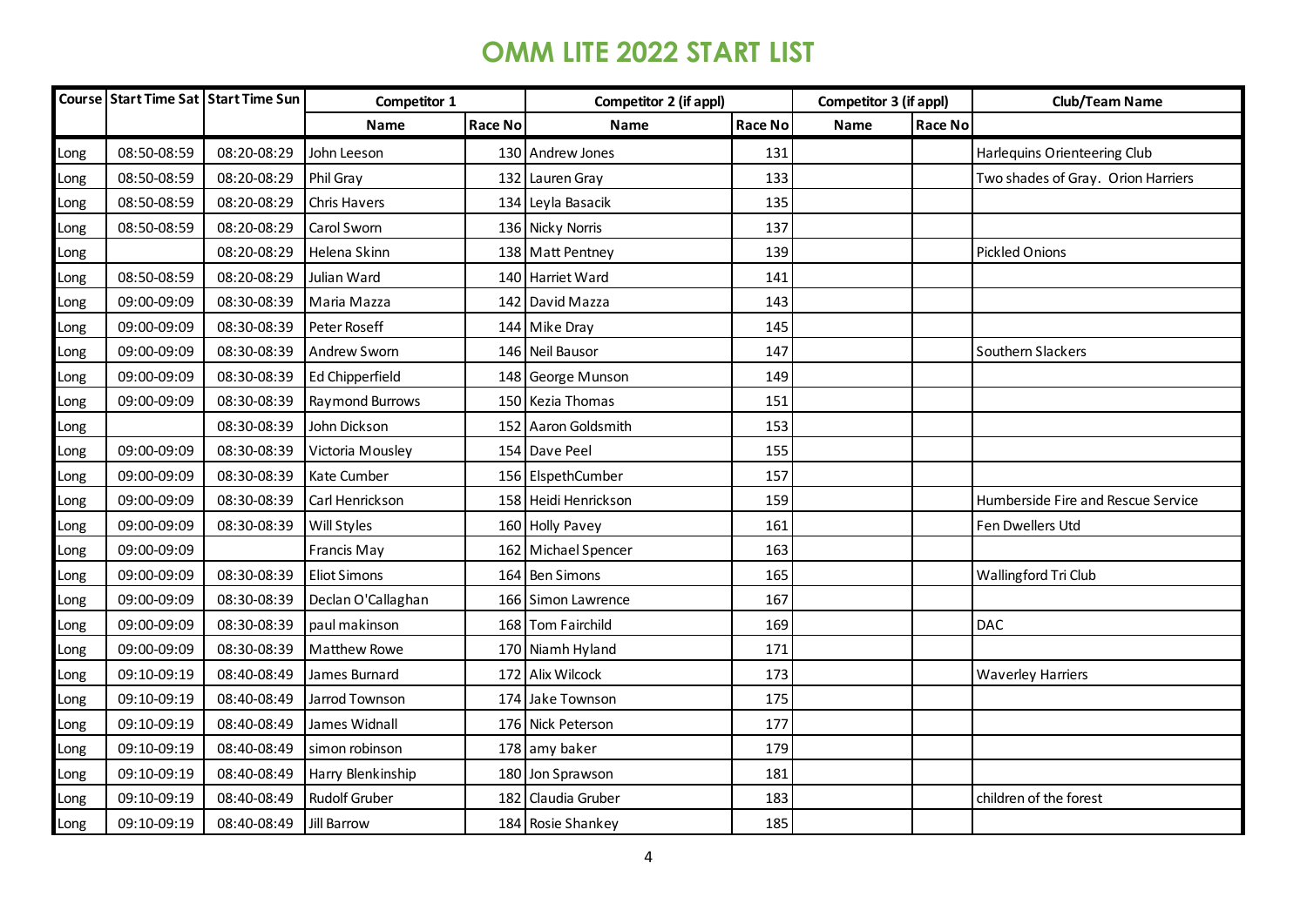|       |             | Course Start Time Sat Start Time Sun | Competitor 1          |                | Competitor 2 (if appl) |                | Competitor 3 (if appl) |                | <b>Club/Team Name</b>                 |
|-------|-------------|--------------------------------------|-----------------------|----------------|------------------------|----------------|------------------------|----------------|---------------------------------------|
|       |             |                                      | Name                  | <b>Race No</b> | <b>Name</b>            | <b>Race No</b> | Name                   | <b>Race No</b> |                                       |
| Long  | 09:10-09:19 | 08:40-08:49                          | <b>Fiona Amery</b>    |                | 186 Noah Havers        | 187            |                        |                |                                       |
| Long  | 09:10-09:19 | 08:40-08:49                          | Courtney Jaeger       |                | 188 Chris Thorpe       | 189            |                        |                |                                       |
| Long  | 09:10-09:19 | 08:40-08:49                          | <b>Bertie Heath</b>   |                | 190 Rory Hand          | 191            |                        |                |                                       |
| Long  | 09:10-09:19 | 08:40-08:49                          | Kiran Prinjha         | 192            | Harry Dennis           | 193            |                        |                |                                       |
| Long  | 09:10-09:19 | 08:40-08:49                          | Ben Buky              | 194            | Catherine Nicholas     | 195            |                        |                | <b>DUHWS</b>                          |
| Long  | 09:10-09:19 | 08:40-08:49                          | Tom Keyworth-Munns    |                | 196 Amy Richards       | 197            |                        |                | Durham University Hillwalking Society |
| Long  | 09:10-09:19 |                                      | James Morfopoulos     |                | 198 Alexander Walsh    | 199            |                        |                | <b>Comfort Crusaders</b>              |
| Long  | 09:10-09:19 | 08:40-08:49                          | Paul Deacon           |                | 200 Mike Deacon        | 201            |                        |                | Team Blue                             |
| Long  | 09:20-09:29 | 08:50-08:59                          | Katie Truslove        | 202            | Andrea Stefkova        | 203            |                        |                |                                       |
| Long  | 09:20-09:29 |                                      | Laura Goodrick        |                | 204 Katie Walker       | 205            |                        |                |                                       |
| Long  | 09:20-09:29 |                                      | Ruth Wylde            |                | 206 Ruth Derham        | 207            |                        |                |                                       |
| Long  | 09:20-09:29 |                                      | <b>Robert Nuthall</b> |                | 208 James Reynoldson   |                | 209 Esther Illman      | 210            |                                       |
| Long  | 09:20-09:29 |                                      | Tom Feehally          | 211            | Dave Hanby             |                | 212 Yoann Nauel        | 213            |                                       |
| Long  | 09:20-09:29 | 08:50-08:59                          | Andrew Hart           | 214            | Rebecca Hart           |                | 215 Agustin Guardiola  | 216            |                                       |
| Short | 09:30-09:39 | 09:00-09:09                          | Laura White           | 217            |                        |                |                        |                |                                       |
| Short | 09:30-09:39 | 09:00-09:09                          | Vernon Gayle          | 218            |                        |                |                        |                |                                       |
| Short | 09:30-09:39 | 09:00-09:09                          | Sue Booth             | 219            |                        |                |                        |                |                                       |
| Short |             | 09:00-09:09                          | Peter Gee             | 220            |                        |                |                        |                |                                       |
| Short | 09:30-09:39 | 09:00-09:09                          | Mike Carmont          | 221            |                        |                |                        |                |                                       |
| Short | 09:30-09:39 | 09:00-09:09                          | Pauly Jones           | 222            |                        |                |                        |                | Deeside Orienteering Club             |
| Short | 09:30-09:39 | 09:00-09:09                          | Iain Leslie           | 223            |                        |                |                        |                |                                       |
| Short | 09:30-09:39 | 09:00-09:09                          | David Fallon          | 224            |                        |                |                        |                | The Royston weenies                   |
| Short |             | 09:00-09:09                          | Thomas Hiddleston     | 225            |                        |                |                        |                |                                       |
| Short | 09:30-09:39 | 09:00-09:09                          | Dean Yarwood          | 226            |                        |                |                        |                |                                       |
| Short | 09:30-09:39 | 09:00-09:09                          | <b>Matthew Daniel</b> | 227            |                        |                |                        |                |                                       |
| Short | 09:30-09:39 | 09:00-09:09                          | Paul Haydon           | 228            |                        |                |                        |                |                                       |
| Short | 09:30-09:39 | 09:00-09:09                          | Alex Kemp             | 229            |                        |                |                        |                |                                       |
| Short | 09:30-09:39 | 09:00-09:09                          | <b>Ricky Berry</b>    | 230            |                        |                |                        |                |                                       |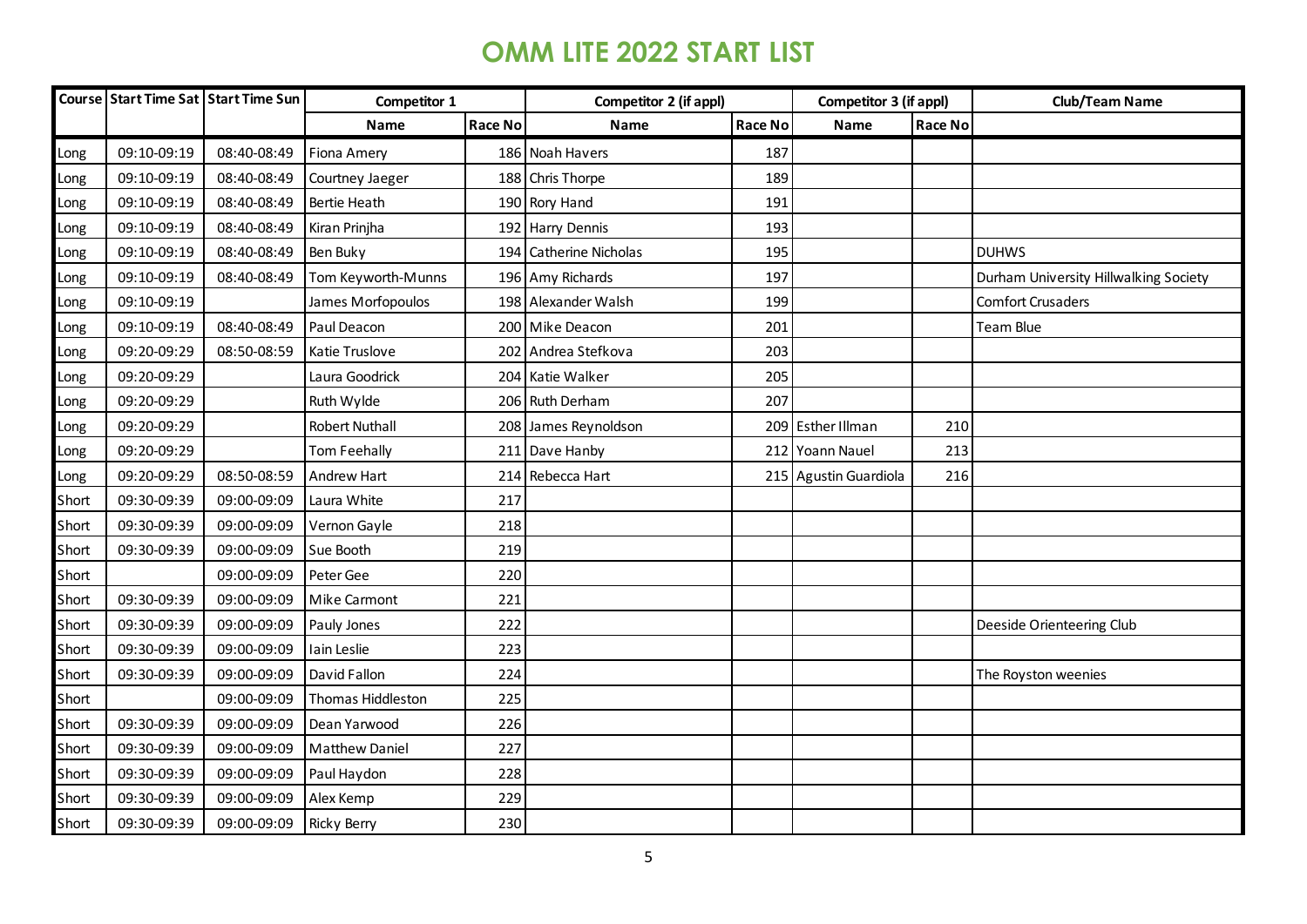|       |             | Course Start Time Sat Start Time Sun | Competitor 1           |         | Competitor 2 (if appl) |                | Competitor 3 (if appl) |         | <b>Club/Team Name</b>        |
|-------|-------------|--------------------------------------|------------------------|---------|------------------------|----------------|------------------------|---------|------------------------------|
|       |             |                                      | <b>Name</b>            | Race No | Name                   | <b>Race No</b> | Name                   | Race No |                              |
| Short | 09:30-09:39 | 09:00-09:09                          | Imogen Makin           | 231     |                        |                |                        |         |                              |
| Short | 09:30-09:39 | 09:00-09:09                          | Sophie Coleman         | 232     |                        |                |                        |         |                              |
| Short | 09:30-09:39 | 09:00-09:09                          | Tom Hughes             | 233     |                        |                |                        |         |                              |
| Short | 09:30-09:39 |                                      | Zack Wragg             | 234     |                        |                |                        |         |                              |
| Short | 09:30-09:39 | 09:00-09:09                          | Helena Gleeson         | 235     |                        |                |                        |         |                              |
| Short | 09:30-09:39 | 09:00-09:09                          | Sarah Vernau           | 236     |                        |                |                        |         |                              |
| Short | 09:40-09:49 | 09:10-09:19                          | Simon Somerville       | 237     |                        |                |                        |         |                              |
| Short | 09:40-09:49 | 09:10-09:19                          | Simeon Adams           | 238     |                        |                |                        |         | <b>Bourne Town Harriers</b>  |
| Short | 09:40-09:49 | 09:10-09:19                          | Phil Ward              | 239     |                        |                |                        |         |                              |
| Short | 09:40-09:49 | 09:10-09:19                          | David Emms             | 240     |                        |                |                        |         | <b>OUCH</b>                  |
| Short | 09:40-09:49 | 09:10-09:19                          | Julia Robson           | 241     |                        |                |                        |         |                              |
| Short | 09:40-09:49 | 09:10-09:19                          | Andy Liddell           | 242     |                        |                |                        |         |                              |
| Short | 09:40-09:49 | 09:10-09:19                          | hugo blatge            | 243     |                        |                |                        |         | AV-DEC                       |
| Short | 09:40-09:49 | 09:10-09:19                          | <b>Keith Adams</b>     | 244     |                        |                |                        |         |                              |
| Short | 09:40-09:49 | 09:10-09:19                          | <b>Stephen Peacock</b> | 245     |                        |                |                        |         | Southern Navigators          |
| Short | 09:40-09:49 |                                      | James Simon            | 246     |                        |                |                        |         | Bowland                      |
| Short | 09:40-09:49 | 09:10-09:19                          | <b>Emily Mather</b>    |         | 247 Steve Viney        | 248            |                        |         |                              |
| Short | 09:40-09:49 | 09:10-09:19                          | Kate Stewart           |         | 249 Lesley Chapman     | 250            |                        |         |                              |
| Short | 09:40-09:49 | 09:10-09:19                          | <b>Patrick Austin</b>  |         | 251 Karrie Austin      | 252            |                        |         |                              |
| Short | 09:40-09:49 | 09:10-09:19                          | Kevin Rudland          |         | 253 Julia Rudland      | 254            |                        |         |                              |
| Short | 09:40-09:49 | 09:10-09:19                          | <b>Timothy Hurford</b> |         | 255 Ingrid Hurford     | 256            |                        |         | <b>Team Timgrid</b>          |
| Short | 09:40-09:49 | 09:10-09:19                          | Victoria Thomas        |         | 257 Martin Thomas      | 258            |                        |         |                              |
| Short | 09:40-09:49 |                                      | Ru Khan                |         | 259 Simon Otter        | 260            |                        |         | TEAM CLUELESS WANDERERS      |
| Short | 09:40-09:49 | 09:10-09:19                          | <b>Robert Emmott</b>   |         | 261 Sue Emmott         | 262            |                        |         |                              |
| Short | 09:40-09:49 | 09:10-09:19                          | Jennifer Chambers      |         | 263 Andrew Hird        | 264            |                        |         | Fylde Mountaineering Cub     |
| Short | 09:40-09:49 | 09:10-09:19                          | Sabastian Deacon       |         | 265 Sally Deacon       | 266            |                        |         |                              |
| Short | 09:50-09:59 | 09:20-09:29                          | Sophie Gleghorn        | 267     | James Roberts          | 268            |                        |         |                              |
| Short | 09:50-09:59 | 09:20-09:29                          | Andrew White           |         | 269 Marian White       | 270            |                        |         | Harlequins Orienteering Club |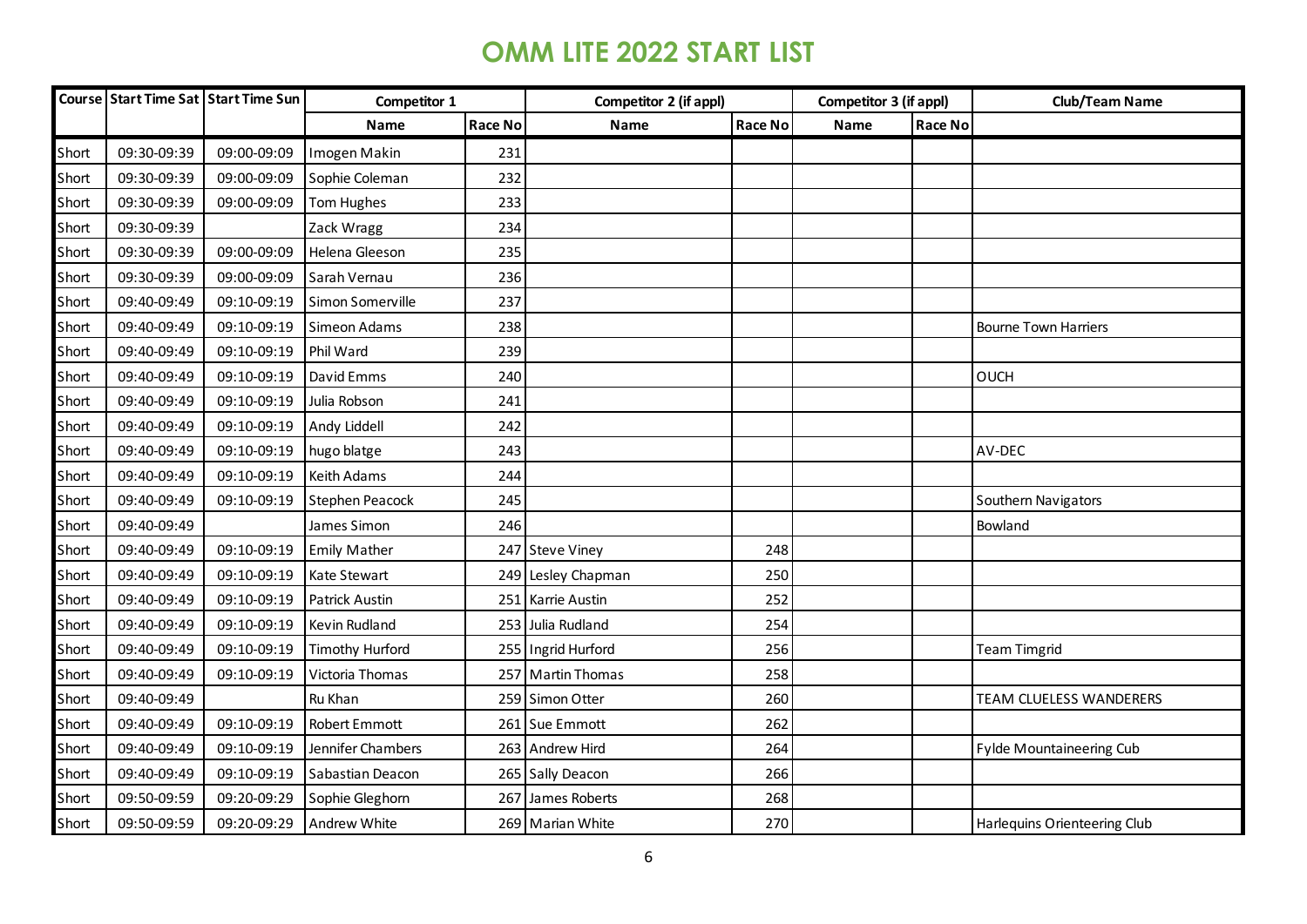|       |             | Course Start Time Sat Start Time Sun | Competitor 1            |                | Competitor 2 (if appl)   |         | Competitor 3 (if appl) |         | <b>Club/Team Name</b>                 |
|-------|-------------|--------------------------------------|-------------------------|----------------|--------------------------|---------|------------------------|---------|---------------------------------------|
|       |             |                                      | Name                    | <b>Race No</b> | <b>Name</b>              | Race No | Name                   | Race No |                                       |
| Short | 09:50-09:59 | 09:20-09:29                          | <b>Eve Rooks</b>        | 271            | <b>Christian Harding</b> | 272     |                        |         |                                       |
| Short | 09:50-09:59 | 09:20-09:29                          | <b>Steve Brindle</b>    | 273            | Jonathon Prasad          | 274     |                        |         | <b>Hand Twins</b>                     |
| Short | 09:50-09:59 |                                      | Sarah Hales             | 275            | Jez Grant-Jones          | 276     |                        |         |                                       |
| Short | 09:50-09:59 | 09:20-09:29                          | Clarissa Hocking        | 277            | Rehan Mackenzie          | 278     |                        |         |                                       |
| Short | 09:50-09:59 | 09:20-09:29                          | Kenneth Short           | 279            | <b>Allister Short</b>    | 280     |                        |         | Teviotdale Harriers                   |
| Short | 09:50-09:59 | 09:20-09:29                          | David McLeod            | 281            | Joseph McLeod            | 282     |                        |         |                                       |
| Short | 09:50-09:59 | 09:20-09:29                          | Amber Botham            |                | 283 Andrew botham        | 284     |                        |         |                                       |
| Short | 09:50-09:59 | 09:20-09:29                          | <b>Craig Connor</b>     |                | 285 Courtney Connor      | 286     |                        |         | The Connors                           |
| Short | 09:50-09:59 | 09:20-09:29                          | Barry Le Grys           | 287            | Amy Le Grys              | 288     |                        |         |                                       |
| Short | 09:50-09:59 | 09:20-09:29                          | harry whelan            | 289            | Natasha Franklin         | 290     |                        |         |                                       |
| Short | 09:50-09:59 |                                      | <b>Russ Tuit</b>        |                | 291 Sam Aveyard          | 292     |                        |         | Ruzz Lightyard                        |
| Short | 09:50-09:59 | 09:20-09:29                          | Jonathan Hirst          |                | 293 Craig Fox            | 294     |                        |         | <b>Draper Point Collection Agency</b> |
| Short | 09:50-09:59 | 09:20-09:29                          | <b>Tim Forster</b>      |                | 295 Jacob Davison        | 296     |                        |         | Saltwell/ Chester-le-Street harriers. |
| Short | 10:00-10:09 | 09:30-09:39                          | <b>Thomas Marshall</b>  |                | 297 Nina Tant            | 298     |                        |         |                                       |
| Short | 10:00-10:09 | 09:30-09:39                          | Adrian Hill             |                | 299 Theodore Hill        | 300     |                        |         |                                       |
| Short | 10:00-10:09 | 09:30-09:39                          | Rob Brookes             | 301            | <b>Mark Denslow</b>      | 302     |                        |         |                                       |
| Short | 10:00-10:09 |                                      | Anna O'Brien            | 303            |                          |         |                        |         |                                       |
| Short |             | 09:30-09:39                          | Patrick O'Brien         | 304            |                          |         |                        |         |                                       |
| Short | 10:00-10:09 | 09:30-09:39                          | <b>Elain Watkins</b>    | 305            | <b>Adam Watkins</b>      | 306     |                        |         |                                       |
| Short | 10:00-10:09 | 09:30-09:39                          | <b>Nik Watkins</b>      | 307            | Daniel Watkins           | 308     |                        |         |                                       |
| Short | 10:00-10:09 | 09:30-09:39                          | Tom Bedwell             | 309            | Julie Bedwell            | 310     |                        |         |                                       |
| Short | 10:00-10:09 | 09:30-09:39                          | Rachel Dorrington       | 311            | Cara Morrison            | 312     |                        |         | Bog Squad                             |
| Short | 10:00-10:09 | 09:30-09:39                          | Laura Leslie            |                | 313 Jennifer Johnson     | 314     |                        |         |                                       |
| Short | 10:00-10:09 | 09:30-09:39                          | Ian Lamb                |                | 315 Kay Lamb             | 316     |                        |         |                                       |
| Short | 10:00-10:09 | 09:30-09:39                          | Margaret Jones          |                | 317 Ruth Levitt          | 318     |                        |         | James girls reunited                  |
| Short | 10:00-10:09 | 09:30-09:39                          | <b>Ryan Sutton</b>      |                | 319 Eleanor Broughton    | 320     |                        |         | SLOW                                  |
| Short | 10:00-10:09 | 09:30-09:39                          | <b>Ellie Mallinson</b>  | 321            | Rosie Williams           | 322     |                        |         | Will run for baked goods              |
| Short | 10:00-10:09 | 09:30-09:39                          | <b>Charlotte Austin</b> |                | 323 Kate Cobbold         | 324     |                        |         | <b>Team Cobbstin</b>                  |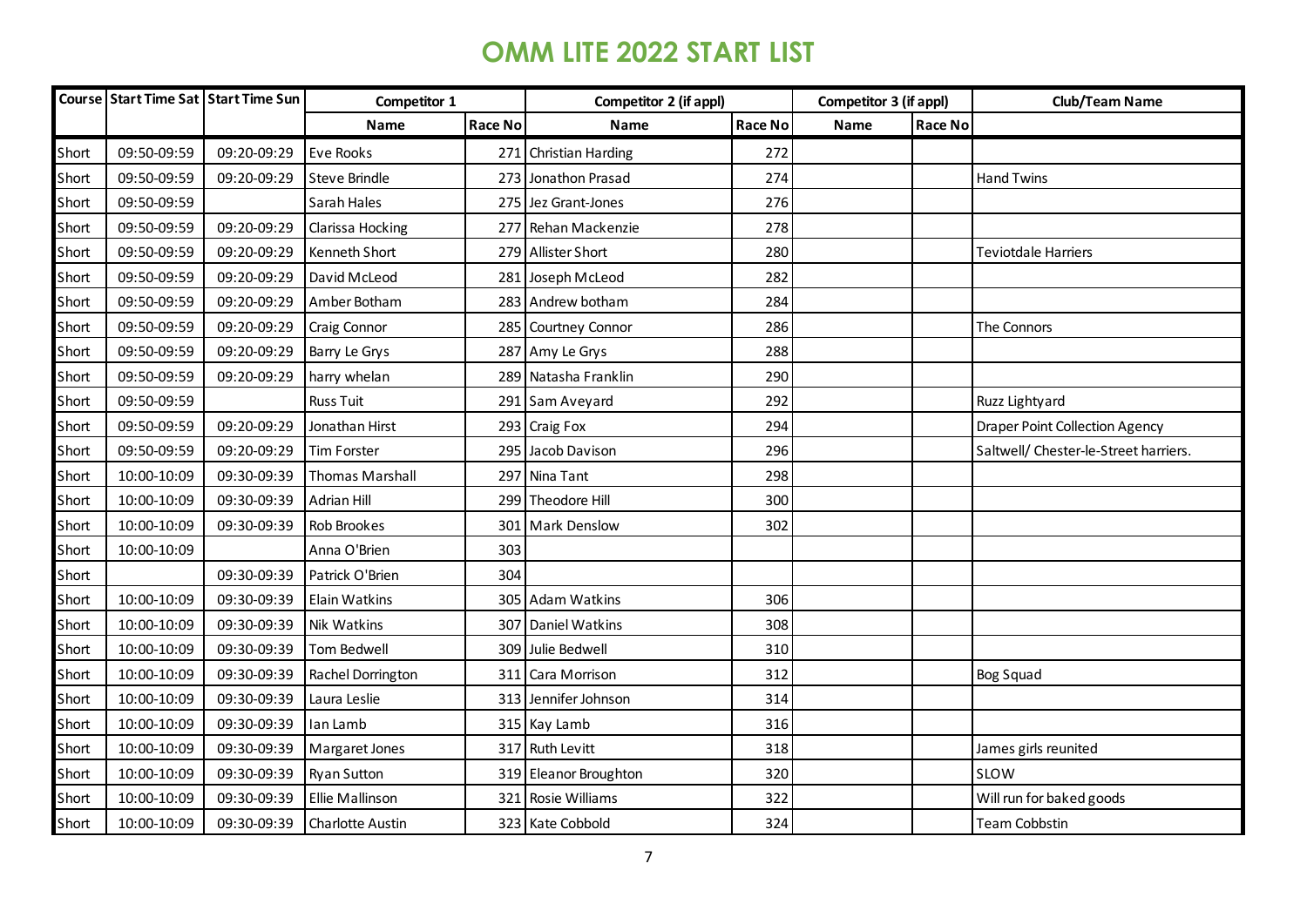|       |             | Course Start Time Sat Start Time Sun | Competitor 1           |         | Competitor 2 (if appl)    |                | Competitor 3 (if appl) |                | <b>Club/Team Name</b>           |
|-------|-------------|--------------------------------------|------------------------|---------|---------------------------|----------------|------------------------|----------------|---------------------------------|
|       |             |                                      | Name                   | Race No | Name                      | <b>Race No</b> | Name                   | <b>Race No</b> |                                 |
| Short | 10:10-10:19 | 09:40-09:49                          | Naomi Day              |         | 325 Andy McVitty          | 326            |                        |                |                                 |
| Short | 10:10-10:19 | 09:40-09:49                          | Dominic Watts          |         | 327 Delia Watts           | 328            |                        |                | Old Watts make good Watts       |
| Short | 10:10-10:19 | 09:40-09:49                          | Matilda Scott          |         | 329 Eloise Wells          | 330            |                        |                |                                 |
| Short | 10:10-10:19 | 09:40-09:49                          | Sarah Polglass         |         | 331 Jon Hicks             | 332            |                        |                | Derby Dashers                   |
| Short | 10:10-10:19 | 09:40-09:49                          | Meredith Moody         |         | 333 Richard Moody         | 334            |                        |                | Team Not-Moody                  |
| Short | 10:10-10:19 | 09:40-09:49                          | William Lynch-Staunton |         | 335 Nicole Lynch-Staunton | 336            |                        |                |                                 |
| Short | 10:10-10:19 | 09:40-09:49                          | Phil Dolphin           | 337     | Robin Lambe               | 338            |                        |                |                                 |
| Short | 10:10-10:19 |                                      | Colin Birchall         |         | 339 Lisa Green            | 340            |                        |                |                                 |
| Short | 10:10-10:19 | 09:40-09:49                          | <b>Tegan Roberts</b>   | 341     | Adam Allwood              | 342            |                        |                |                                 |
| Short | 10:10-10:19 | 09:40-09:49                          | Barney Machen          |         | 343 Matt Tudor            | 344            |                        |                |                                 |
| Short | 10:10-10:19 | 09:40-09:49                          | Vanessa Howsam         |         | 345 David Howsam          | 346            |                        |                | SYO                             |
| Short | 10:10-10:19 | 09:40-09:49                          | <b>Tracey Edwards</b>  |         | 347 Richard Wilson        | 348            |                        |                |                                 |
| Short | 10:10-10:19 | 09:40-09:49                          | Stephen Whitaker       |         | 349 Joe Atherton          | 350            |                        |                |                                 |
| Short | 10:10-10:19 | 09:40-09:49                          | Georgia Jones          |         | 351 Sophie Jones          | 352            |                        |                | Uringa                          |
| Short | 10:10-10:19 | 09:40-09:49                          | Cherry Fowler          |         | 353 Paul Dodd             | 354            |                        |                | <b>Chepstow Harriers</b>        |
| Short | 10:20-10:29 | 09:50-09:59                          | Jemma Nurse            |         | 355 Carol Miller          | 356            |                        |                |                                 |
| Short | 10:20-10:29 | 09:50-09:59                          | <b>Bertie Kingsley</b> | 357     | <b>Charles Levitt</b>     | 358            |                        |                |                                 |
| Short | 10:20-10:29 | 09:50-09:59                          | Rosemary Hurford       |         | 359 Sean Ledger           | 360            |                        |                |                                 |
| Short | 10:20-10:29 | 09:50-09:59                          | Anna Watkinson-Powell  |         | 361 Adam Samual           | 362            |                        |                | Dark Peak Fell Runners          |
| Short | 10:20-10:29 | 09:50-09:59                          | Kevin Harding          |         | 363 Michael Burgess       | 364            |                        |                | Tring R.C.                      |
| Short | 10:20-10:29 | 09:50-09:59                          | Kirstie Law            |         | 365 Ellis Law             | 366            |                        |                | Team Law                        |
| Short | 10:20-10:29 | 09:50-09:59                          | John Liddle            | 367     | Elaine Liddle             | 368            |                        |                | Team Liddle                     |
| Short | 10:20-10:29 | 09:50-09:59                          | Matthew Hartwell       | 369     | Jessica Hull              | 370            |                        |                | muddy by name filthy by nature  |
| Short | 10:20-10:29 | 09:50-09:59                          | Ian Jackson            |         | 371 Sally Cross           | 372            |                        |                | Carnethy Hill Running Club      |
| Short | 10:20-10:29 | 09:50-09:59                          | Daniel O'Grady         |         | 373 Joseph O'Grady        | 374            |                        |                | Askern District Running Club    |
| Short | 10:20-10:29 | 09:50-09:59                          | Laura Clarke           |         | 375 GRANT CLARKE          | 376            |                        |                | Goats R US A Team               |
| Short | 10:20-10:29 | 09:50-09:59                          | Stephen Jackson        |         | 377 Martin Jackson        | 378            |                        |                | GoatsRus                        |
| Short | 10:20-10:29 | 09:50-09:59                          | Katy Cartwright        |         | 379 Karl Griffiths        | 380            |                        |                | Budleigh Runner's Elite Team :) |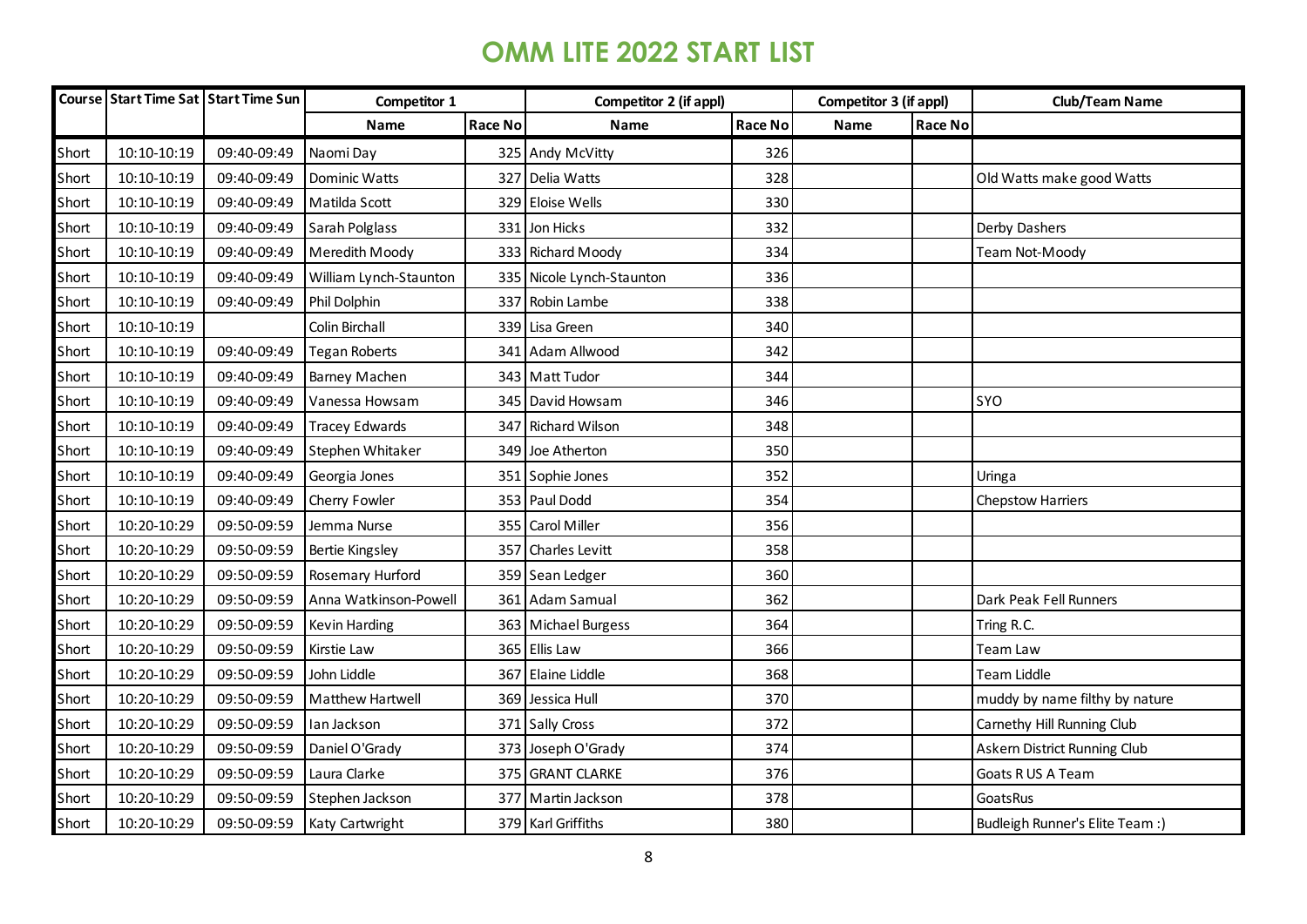|       |             | Course Start Time Sat Start Time Sun | Competitor 1          |         | Competitor 2 (if appl) |                | Competitor 3 (if appl) |         | <b>Club/Team Name</b>         |
|-------|-------------|--------------------------------------|-----------------------|---------|------------------------|----------------|------------------------|---------|-------------------------------|
|       |             |                                      | Name                  | Race No | <b>Name</b>            | <b>Race No</b> | Name                   | Race No |                               |
| Short | 10:20-10:29 | 09:50-09:59                          | Alina Serafin         | 381     | Lara Serafin           | 382            |                        |         |                               |
| Short | 10:20-10:29 | 09:50-09:59                          | Jason clark           |         | 383 Katie Brentnall    | 384            |                        |         |                               |
| Short | 10:30-10:39 | 10:00-10:09                          | Robbie Brentnall      | 385     | Daniel Brentnall       | 386            |                        |         |                               |
| Short | 10:30-10:39 | 10:00-10:09                          | <b>Alison Harding</b> | 387     | Verna Burgess          | 388            |                        |         | Tring RC                      |
| Short | 10:30-10:39 | 10:00-10:09                          | <b>Scott Isaacs</b>   | 389     | Gavin Paisley          | 390            |                        |         | Full G&S Ahead                |
| Short | 10:30-10:39 | 10:00-10:09                          | Jo-Anne Michael       | 391     | Rachel Wright          | 392            |                        |         |                               |
| Short | 10:30-10:39 | 10:00-10:09                          | <b>Martyn Pollitt</b> | 393     | <b>Isaline Kneale</b>  | 394            |                        |         | Horwich RMI Harriers          |
| Short | 10:30-10:39 | 10:00-10:09                          | <b>Richard Carr</b>   | 395     | <b>Helen Channel</b>   | 396            |                        |         |                               |
| Short | 10:30-10:39 | 10:00-10:09                          | Mark Light            | 397     | Louise Light           | 398            |                        |         | Southampton Orienteering Club |
| Short | 10:30-10:39 | 10:00-10:09                          | Emma Mulliner         |         | 399 Sean Griffin       | 400            |                        |         |                               |
| Short | 10:30-10:39 | 10:00-10:09                          | Sarah Noot            | 401     | Ffion Noot-Williams    | 402            |                        |         | <b>Navigating Noots</b>       |
| Short | 10:30-10:39 | 10:00-10:09                          | <b>Andrew Howells</b> |         | 403 Ingaret Howells    | 404            |                        |         |                               |
| Short |             | 10:00-10:09                          | Jacqueline Edwards    | 405     | <b>Barry Edwards</b>   | 406            |                        |         |                               |
| Short | 10:30-10:39 | 10:00-10:09                          | John Hayes            | 407     | Daniel Hayes           | 408            |                        |         |                               |
| Short | 10:30-10:39 | 10:00-10:09                          | Sarah Hayes           | 409     | Lucy Hayes             | 410            |                        |         |                               |
| Short | 10:30-10:39 | 10:00-10:09                          | Mhairi Macdonald      | 411     | Harriet Morton         | 412            |                        |         |                               |
| Short | 10:30-10:39 | 10:00-10:09                          | Adam Nightingale      | 413     | Christine Lowson       | 414            |                        |         |                               |
| Short | 10:30-10:39 | 10:00-10:09                          | Andrew Jackson        |         | 415 Pip Jackson        | 416            |                        |         |                               |
| Short | 10:40-10:49 | 10:10-10:19                          | Laurie Anderson       | 417     | June Anderson          | 418            |                        |         | Alpaca                        |
| Short | 10:40-10:49 | 10:10-10:19                          | <b>Helen Martin</b>   | 419     | Andrew Irvine          | 420            |                        |         |                               |
| Short | 10:40-10:49 | 10:10-10:19                          | Chris Barnes          | 421     | Jamie Barnes           | 422            |                        |         | Wirral AC                     |
| Short | 10:40-10:49 | 10:10-10:19                          | Robyn Hawxby          | 423     | Benjamin Hawxby        | 424            |                        |         |                               |
| Short | 10:40-10:49 | 10:10-10:19                          | Karen Spruyt          | 425     | Maisie Spruyt          | 426            |                        |         |                               |
| Short | 10:40-10:49 | 10:10-10:19                          | Alice Downes          | 427     | Joanna Oddie           | 428            |                        |         |                               |
| Short | 10:40-10:49 | 10:10-10:19                          | <b>Gareth Maslin</b>  | 429     | <b>Kitty Maslin</b>    |                | 430 Marisa Maslin      | 431     |                               |
| Short | 10:40-10:49 | 10:10-10:19                          | Jonathan Paton        | 432     | Jessica Paton          |                | 433 Martha Paton       |         | 434 Southern Navigators       |
| Short |             | 10:10-10:19                          | <b>Becky Howell</b>   |         | 435 Marcus Howell      |                | 436 Jane Hunter        |         | 437 Trail Running Nation      |
| Short | 10:40-10:49 | 10:10-10:19                          | Janine Roberts        |         | 438 Sam Scott          | 439            |                        |         | Not bad for 51                |